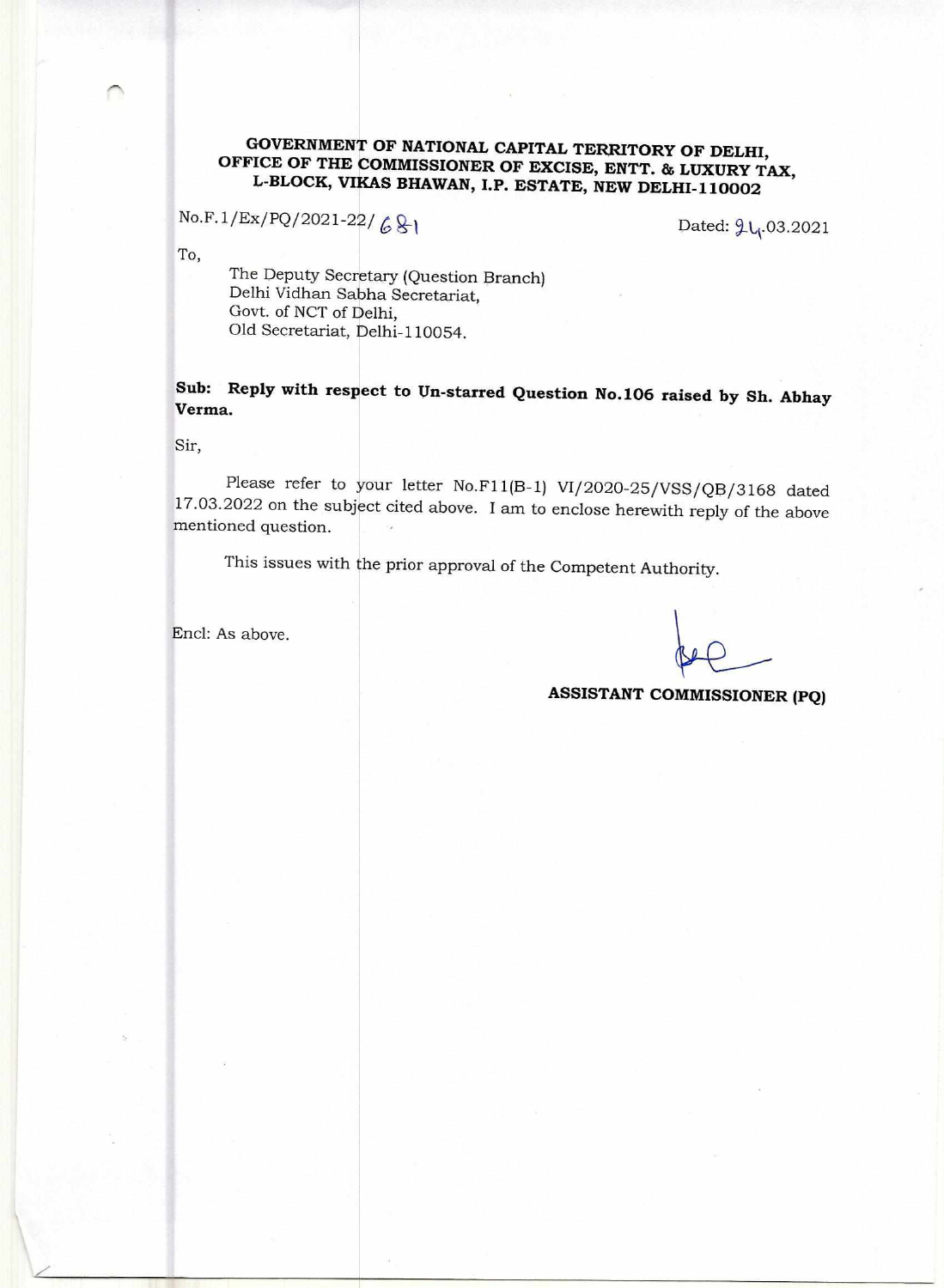विभाग का नाम :- आबकारी विभाग, दिल्ली सरकार

विभाग का पता :-L-ब्लॉक, विकास भवन, I.T.O, I.P.Estate, Delhi -110002

अतारांकित प्रश्न संख्या :– 106

दिनांक : - 28.03.2022

प्रश्नकर्त्ता का नाम :– श्री अभय वर्मा

क्या उपमुख्यमंत्री / मंत्री यह बताने की कृपा करेंगे कि :-

| प्रश्न                                                                                                                                                                                                                                                                                                | उत्तर                                                                                                                                                                                                                                                                                                                                                                                                                                                                                                                                                                  |
|-------------------------------------------------------------------------------------------------------------------------------------------------------------------------------------------------------------------------------------------------------------------------------------------------------|------------------------------------------------------------------------------------------------------------------------------------------------------------------------------------------------------------------------------------------------------------------------------------------------------------------------------------------------------------------------------------------------------------------------------------------------------------------------------------------------------------------------------------------------------------------------|
| (क) लक्ष्मी नगर विधान सभा क्षेत्र में वर्ष<br>1998, वर्ष 2003, वर्ष 2010 तथा वर्ष<br>2020 में शराब की कुल कितनी अधिकृत<br>दुकानें थी और मार्च 2022 में शराब की<br>कुल कितनी दुकानें हैं;<br>(ख) वित्त वर्ष 2021–2022 में दिल्ली सरकार<br>को आबकारी कर के रुप में कुल कितना<br>राजस्व की प्राप्ति हुई; | (1) आबकारी नीति 2021–22 लागु होने के<br>पश्चात दिनांक 20.03.2022 तक लक्ष्मी नगर<br>विधानसभा में शराब की कुल दुकानों की<br>संख्या 13 है। वर्ष 2020 में लक्ष्मी नगर विधान<br>सभा क्षेत्र में दुकानों की संख्या 11 थी<br>(2) वर्ष 1998, 2003 एवं 2010 में शराब की<br>कुल दुकानों से सम्बंधित जानकारी विधानसभा<br>के क्षेत्रानुसार उपलब्ध नहीं हैं।<br>वित्तीय वर्ष 2021–22 में दिल्ली सरकार को<br>आबकारी राजस्व के रूप में दिनांक 20.03.<br>2022 तक कुल 4900.20 करोड़ रूपये प्राप्त<br>हुए, जबकि संशोधित बजट अनुमान में राजस्व<br>प्राप्ति का लक्ष्य 4700 करोड़ रुपये था। |
| (ग) एक विधान सभा क्षेत्र व एक निगम वार्ड<br>में अधिक से अधिक कुल कितनी शराब<br>की दुकानें खोली जा सकती हैं;<br>(घ) ऐसे कौन–कौन से स्थान हैं, जिनसे एक                                                                                                                                                 | नयी आबकारी नीति के अनुसार 2021–22 के<br>पैरा –4.1.4 के तहत 68 विधान सभा क्षेत्रों को<br>30 जोन में बाँटा गया है । हर जोन में 9-10<br>वार्ड होंगे और प्रत्येक जोन में अधिकतम 27<br>रिटेल दुकानें खोलने की अनुमति होगी ।<br>हालांकि हर जोन में L-7-Z लाईसेंसी को एक<br>निगम वार्ड में 2 अनिवार्य और बाकी फ्री होल्ड<br>दुकान खोलने का प्रावधान है ।<br>दिल्ली आबकारी नियम रूल्स, 2010 के नियम<br>51(1) के अंतर्गत कोई भी दुकान निम्नलिखित                                                                                                                                |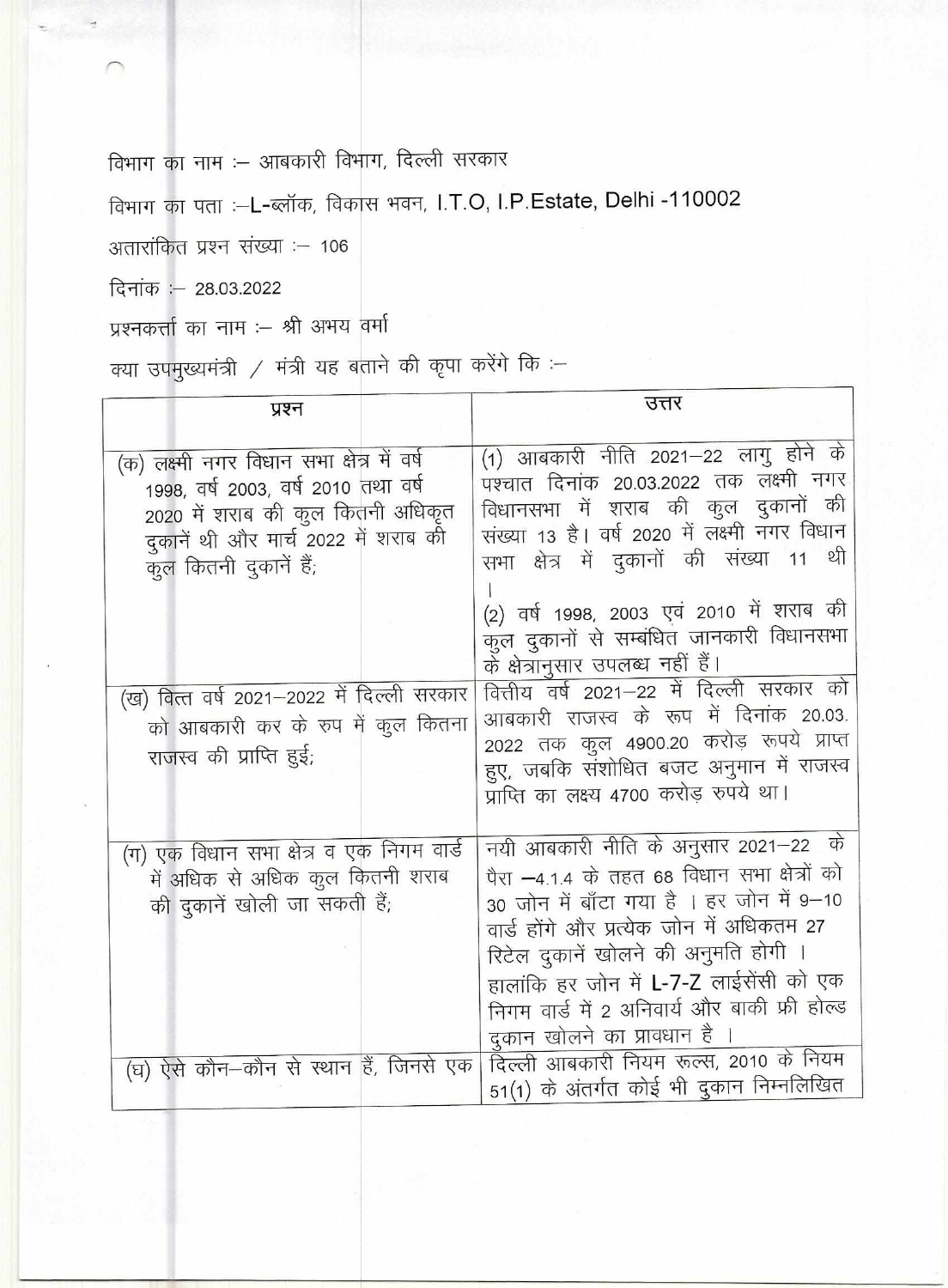| न्यूनतम दूरी तक शराब की दुकानें नहीं<br>खोली जा सकती हैं और यह न्यूनतम<br>दूरी कितनी रखी गयी हैं;                                                                       | रथानों से सौ मीटर की दूरी पर नहीं खोली<br>जा सकती है ।<br>(अ) प्रमुख शैक्षणिक संस्थान (सरकारी मान्यता<br>प्राप्त उच्च माध्यमिक, उच्चतर माध्यमिक<br>विद्यालय, महाविद्यालय एवं उच्च शिक्षण<br>संसथान) ।<br>(ब) धार्मिक स्थान (पक्का ढांचा जिसका क्षेत्रफल<br>400 वर्ग फिट से ज्यादा हो) ।<br>(स) पचास बिस्तर और उससे अधिक बिस्तर<br>वाले अस्पताल । |
|-------------------------------------------------------------------------------------------------------------------------------------------------------------------------|--------------------------------------------------------------------------------------------------------------------------------------------------------------------------------------------------------------------------------------------------------------------------------------------------------------------------------------------------|
| (ड) क्या आवासीय कल्याण समितियों, क्षेत्रीय<br>विधायकों एवं निगम पार्षदों के आपत्ति<br>एवं विरोध के बावजूद उनके क्षेत्र में<br>शराब की दुकानें खोली जा सकती हैं;         | दिल्ली में आबकारी विभाग द्वारा लाइसेंस<br>धारकों को दुकान खोलने की अनुमति, दिल्ली<br>आबकारी अधिनियम, 2009, दिल्ली आबकारी<br>नियम, 2010 एवं आबकारी निति 2021–22 के<br>अंतर्गत दिए गए नियमों / दिशानिर्देशों के<br>अनुपालन करने के पश्चात दी जाती है ।                                                                                             |
| (च) जिन शराब के ठेकों पर रोड़ के बाहर<br>लम्बी लाइन लगने के कारण क्या<br>कार्यवाई की जा रही है और अब तक<br>कितने ठेकों पर कार्यवाही हुई हैं; और                         | जिन शराब के दुकानों के खिलाफ आबकारी<br>विभाग द्वारा कार्यवाही की गयी है उसकी<br>सूचीसंलग्न है (अनुसलंग्नक -क)                                                                                                                                                                                                                                    |
| (छ) ठेका को लेकर पब्लिक की शिकायत<br>कहां पर की जा सकती हैं और इसकी<br>क्या प्रक्रिया है, शिकायत निवारण हेतु<br>संबंधित हेल्पलाइन नंबर व अधिकारी का<br>पूर्ण विवरण दें? | दिल्ली सरकार के आबकारी विभाग द्वारा जारी<br>ठेकों की शिकायत सक्षम अधिकारी, आबकारी<br>विभाग, सक्षम प्राधिकारी, सम्बंधित मंत्रालय, पी<br>जी एम एस, L.G Listenting Post इत्यादी पर<br>की जा सकती है। शिकायत निवारण हेतु<br>आबकारी विभाग का हेल्पलाइन नंबर<br>011-23378370, 23370868 है                                                              |

हरताक्षर<br>N अक्कॉरी आयुक्त

Arava Gopi Krishna<br>Commissioner (Exclue)